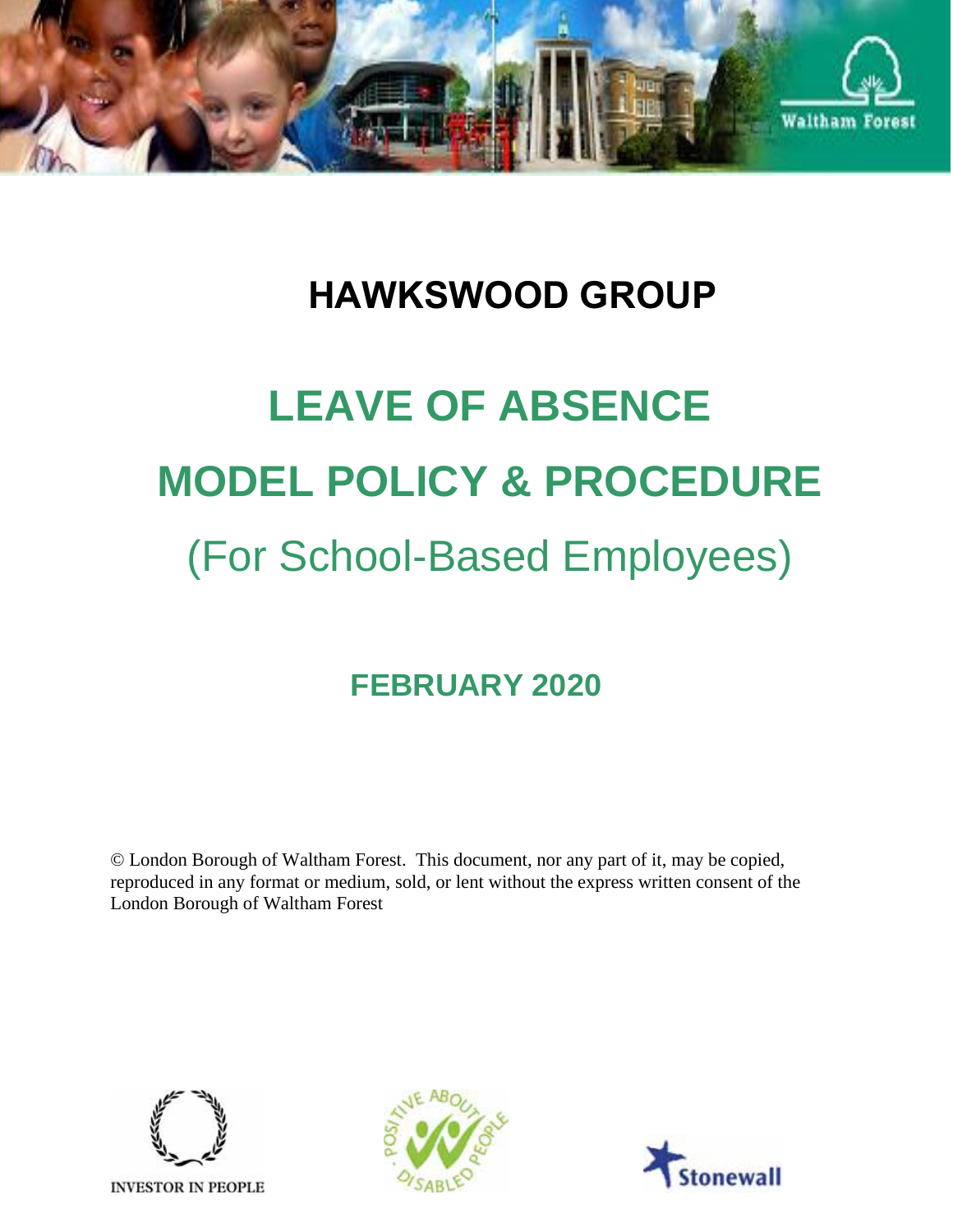### **CONTENTS**

|                                                  | <b>SECTION 1:</b>                                                | <b>OUTLINE OF POLICY</b>                              | <b>PAGE</b>      |
|--------------------------------------------------|------------------------------------------------------------------|-------------------------------------------------------|------------------|
| 2<br>3<br>4                                      | Introduction<br>Scope                                            | Aims of the policy<br>Roles and responsibilities      | 3<br>3<br>4      |
| <b>SECTION 2:</b><br><b>OUTLINE OF PROCEDURE</b> |                                                                  |                                                       |                  |
| 2<br>3<br>4<br>5                                 | <b>Special Leave</b><br><b>Bereavement</b><br><b>Other Leave</b> | Making a request for Leave<br>Leave for Public Duties | 5<br>5<br>6<br>7 |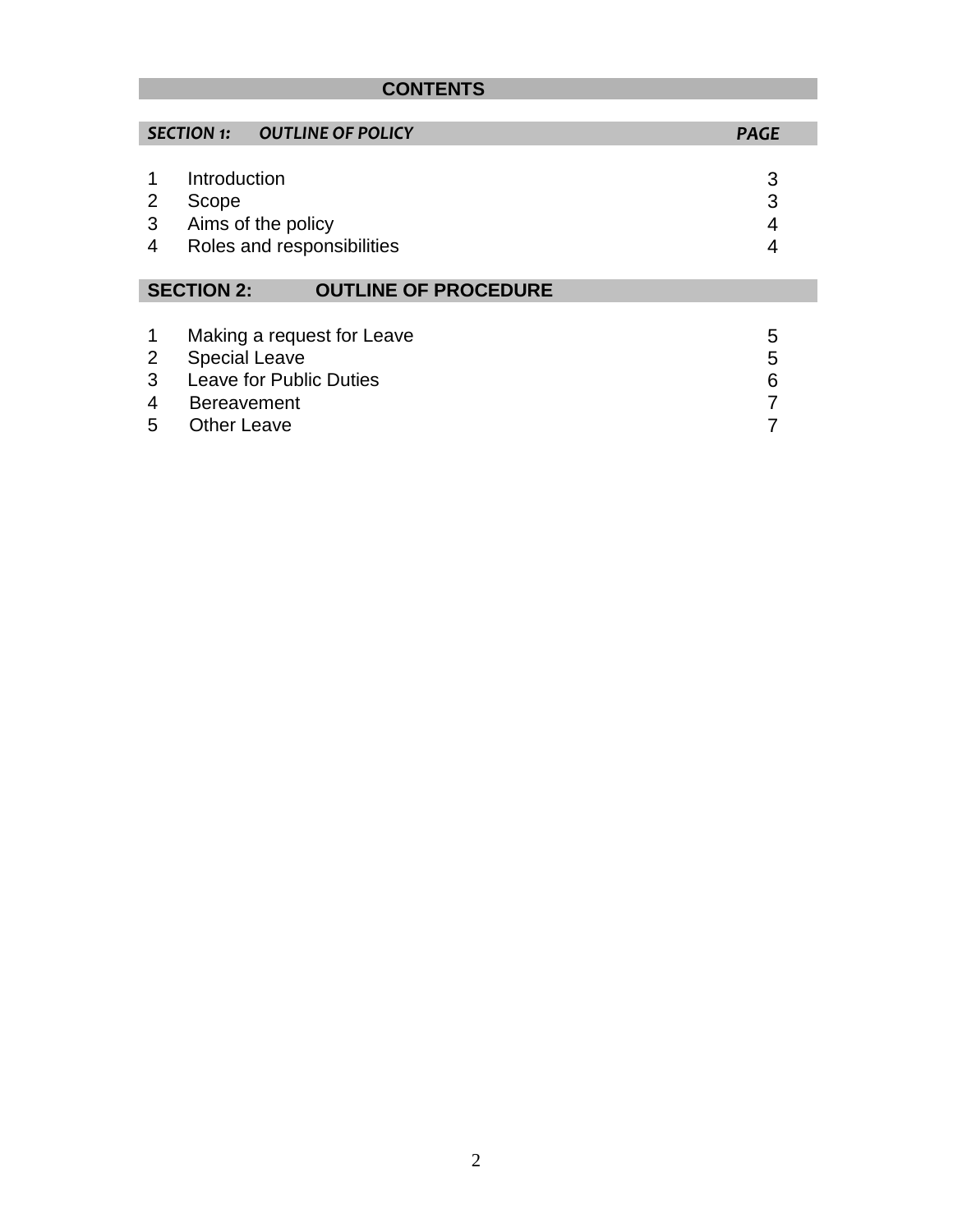## **SECTION 1 OUTLINE OF POLICY**

#### **1.0 Introduction**

- 1.1 The provisions outlined in this policy serve as a guide to the Headteacher and the Governing Body in determining fair and reasonable practices for staff leave of absence. Leave of absence may be defined as leave given in addition to annual leave and may be paid or unpaid.
- 1.2 The policy aims to maintain consistent, positive practices to minimise the negative effects of absence on pupil's learning and the imposition of increased pressure on colleagues. This may not entail identical decisions in all cases, as each individual case will be assessed according to circumstances.
- 1.3 When considering requests for leave of absence which require discretion to be exercised, the Headteacher or Chair of Governors should have regard to fairness and consistency within the context of:
	- a) the operational needs of the school;
	- b) the individual needs of the person concerned;
	- c) the length of time requested;
	- d) the amount of notice given.
- 1.4 The provisions within this policy are not exhaustive and if any requests for leave of absence fall outside this document, Headteachers may refer the matter to the Schools Human Resources Team for advice.
- 1.5 Where specific levels of provision are quoted in this document, these will be adjusted on a pro-rata basis for part-time employees where appropriate.
- 1.6 All entitlements of leave are based on a rolling 12 month period unless stated otherwise.

#### **2.0 Scope**

- 2.1 This policy will be applied to all employees of the school. Where the Headteacher has requested leave of absence, the Chair of Governors will consider the request.
- 2.2 The policy covers the provision of paid or unpaid leave requested under the following categories:
	- a) Special Leave (e.g. domestic leave);
	- b) Leave for Public Duties (e.g. Governing Body duties and jury service);
	- c) Bereavement;
	- d) Other Leave (e.g. job interviews and medical appointments).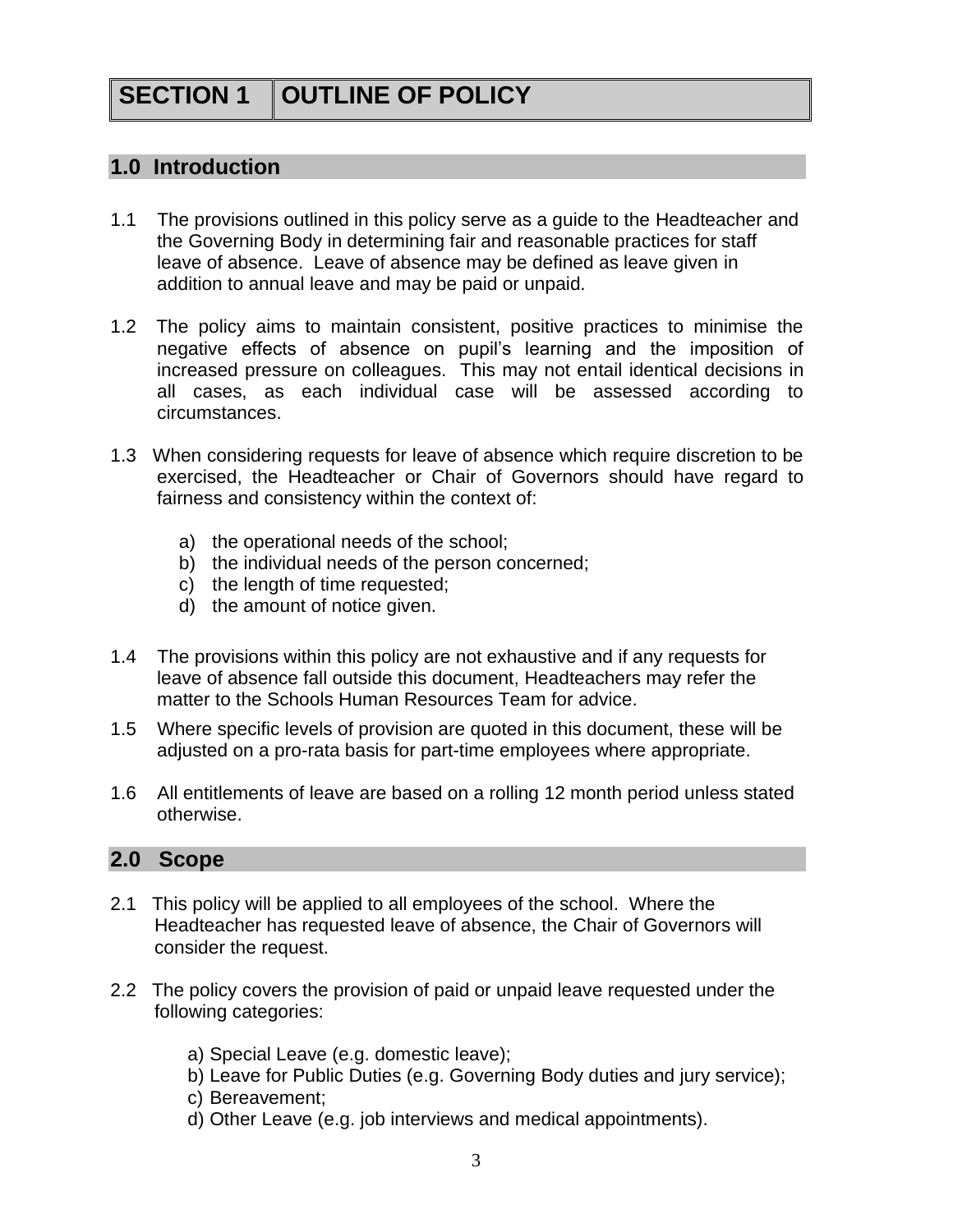- 2.3 This policy does not cover periods of absence for, sickness, maternity, paternity or adoption leave. Separate policies outline these provisions.
- 2.4 This policy complies with the National Agreement on Pay and Conditions of Service for local authority staff (green book) and Burgundy book for Teachers

#### **3.0 Aims of the Policy**

- 3.1 The aim of this document is to establish a clear policy on all leave entitlements in order to:
	- a) ensure consistency of approach in line with employment legislation and commitment to good employment practice
	- b) ensure fairness and flexibility, whilst recognising diversity and the cultural differences of employees
	- c) promote the joint responsibility of staff, school managers and Governors to find practical and flexible ways of working which meet the needs of the School, its staff and pupils.

#### **4.0 Roles & Responsibilities**

#### **4.1 Role of the Headteacher**

The role of the Headteacher is to:

- a) promote working arrangements that meets the needs of the School, its staff and its pupils.
- b) ensure all employees are aware of the Absence from Work policy and procedures.
- c) comply with legal requirements to give time off and paid leave.
- d) ensure employees are aware of the notice required to book leave and times of the year when annual leave may or may not be taken
- e) act fairly in applying the procedure.
- f) ensure that all absences are monitored.

#### **4.2 Role of the Employee**

The role of the employee is to:

- a) give as much notice as possible when requesting leave
- b) understand the paid and unpaid leave entitlement
- c) book medical appointments as far as possible outside of working hours and provide evidence of appointments booked where required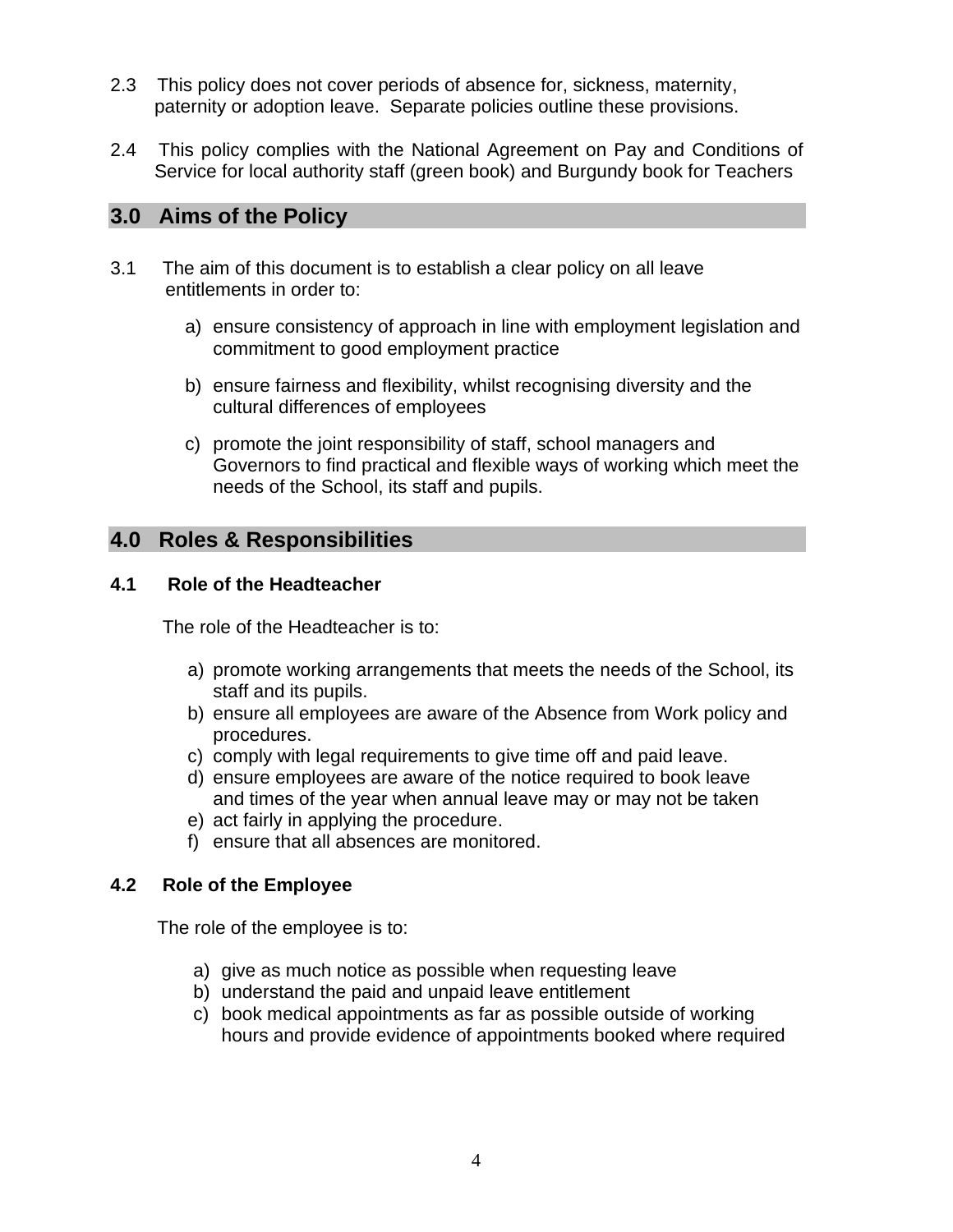#### **4.3 Role of Governing Body**

The role of the Governing Body is to ensure that:

- a) the school adopts a clear absence from work policy;
- b) there is a clear procedure for applying for all leave of absence;
- c) the Headteacher carries out his/her responsibilities;
- d) to act consistently and fairly when considering any appeal following a refusal by the Headteacher to grant leave for personal reasons.

## **SECTION 2: OUTLINE OF POLICY**

#### **1.0 Making a request for Leave**

- 1.1 Requests for leave of absence should always be made in advance and in writing. Such requests would not relate to INSET which is a management matter.
- 1.2 Governing bodies may wish to consider an appropriate form on which such an application may be made and an example can be found at **Appendix 1**. The Governing Body accepts that completion of this form may not always be possible, for example, when absence relates to a sudden domestic emergency. However the employee would be expected to notify the school as soon as possible of the reasons for his/her absence and the form completed upon their return.
- 1.3 Please note that any breach of the Leave of Absence Policy will be investigated and may result in disciplinary action.
- 1.4 The maximum overall allowance for all types of paid / unpaid special leave is 20 days. Leave is on a pro rata for part time staff.

#### **2.0 Special Leave**

#### **2.1 Leave for personal and family reasons**

- 2.1.1 In this section employees may receive up to 5 days at full pay and thereafter any additional days will normally be unpaid.
- 2.1.2 The purpose of the leave is to enable the member of staff to deal with an unexpected or sudden problem and to make longer term arrangements. If a member of staff knows in advance that they are going to need time off, s/he should arrange this in advance with the Headteacher by way of annual leave or parental leave if appropriate.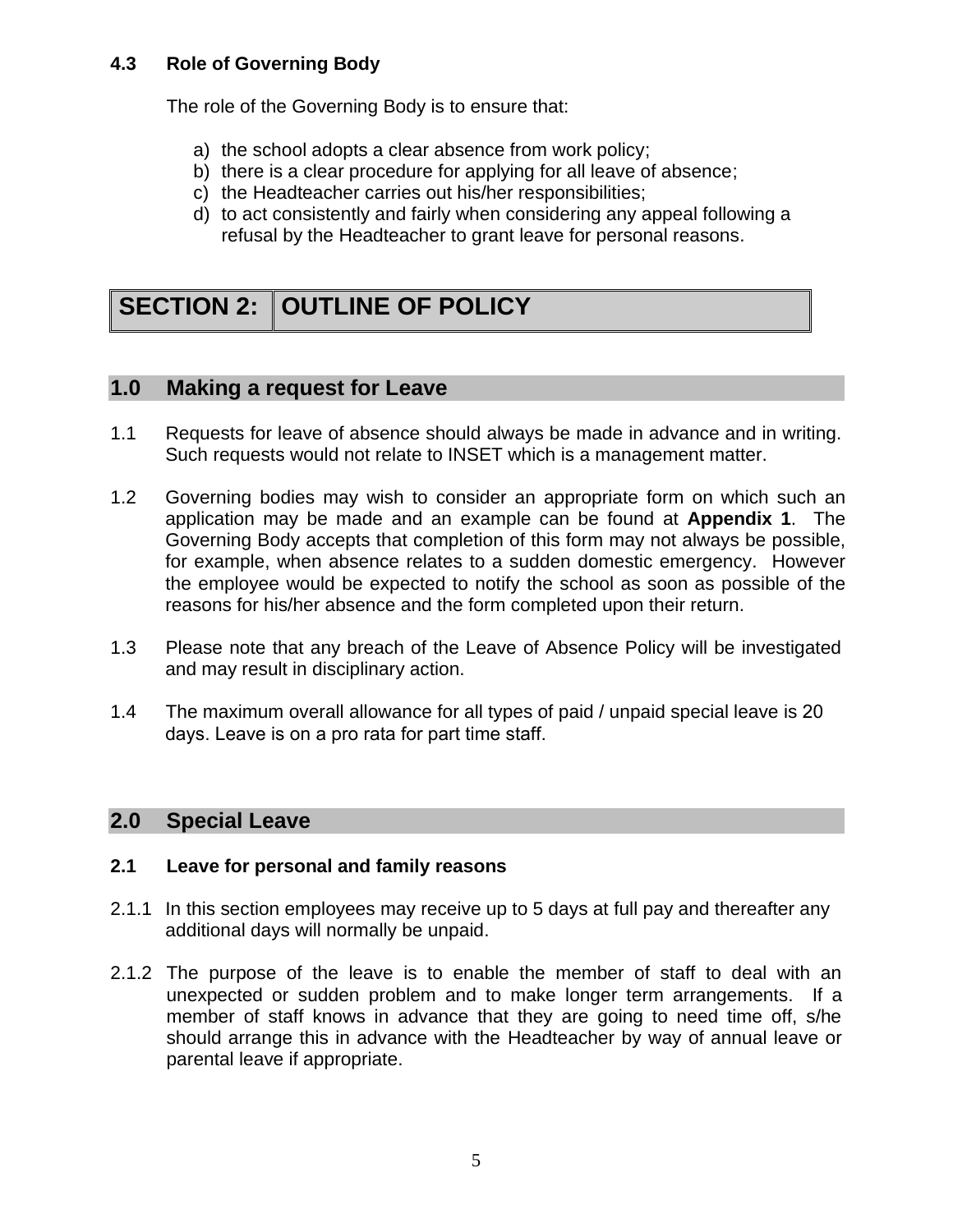- 2.1.3 A dependent is classed as your child, stepchild, adopted child, , , , , parent, brother, sister, grand parent, step-parent, stepbrother or sister, half brother or sister.. This may also be anyone who reasonably relies on the employee for assistance.
- 2.1.4 The legal right only covers emergencies. If the member of staff knows beforehand that they are going to require time off they should speak to the Headteacher to consider other arrangements, for example, parental leave if it involves a child.
- 2.1.5 The Headteacher should be notified as soon as possible about the need to take time off.
- 2.1.6 As an example, if a child falls ill the leave should be enough to help the member of staff cope with the crisis – to deal with the immediate care of the child, visiting the doctor if necessary and to make longer term care arrangements. The member of staff would be expected to make these arrangements as quickly as possible Where employees have a husband//wife/partner that leave of absence should be equally shared by both parties where possible.

#### **3.0 Leave for Public Duties**

3.0.1 Members of staff considering taking up any of the following public duties should discuss the implications with the Headteacher and provide evidence. There may be occasions when it will not be possible to approve time off because of the need to maintain school services.

#### **3.1 Governing body duties**

3.1.1 Up to 5 days leave or equivalent may be granted on full pay in any one academic year to undertake formal governor duties.

#### **3.2 Jury service**

**3.2.1** Staff whose attendance is confirmed as essential for jury service will be entitled to leave of absence with pay, less the amount claimable for loss of earnings.

#### **3.3 Leave for magistrates and members of public bodies**

3.3.1 Staff who are appointed as magistrates or who undertake duties connected with the work of local government or other public bodies shall be granted leave of absence with pay for the equivalent of up to 12 working days a year.

#### **3.4 Leave for accredited representatives of recognised associations and unions**

3.4.1 Staff who are also accredited representatives of recognised associations and unions shall be afforded union facilities and rights as agreed between such bodies and London Borough of Waltham Forest Council.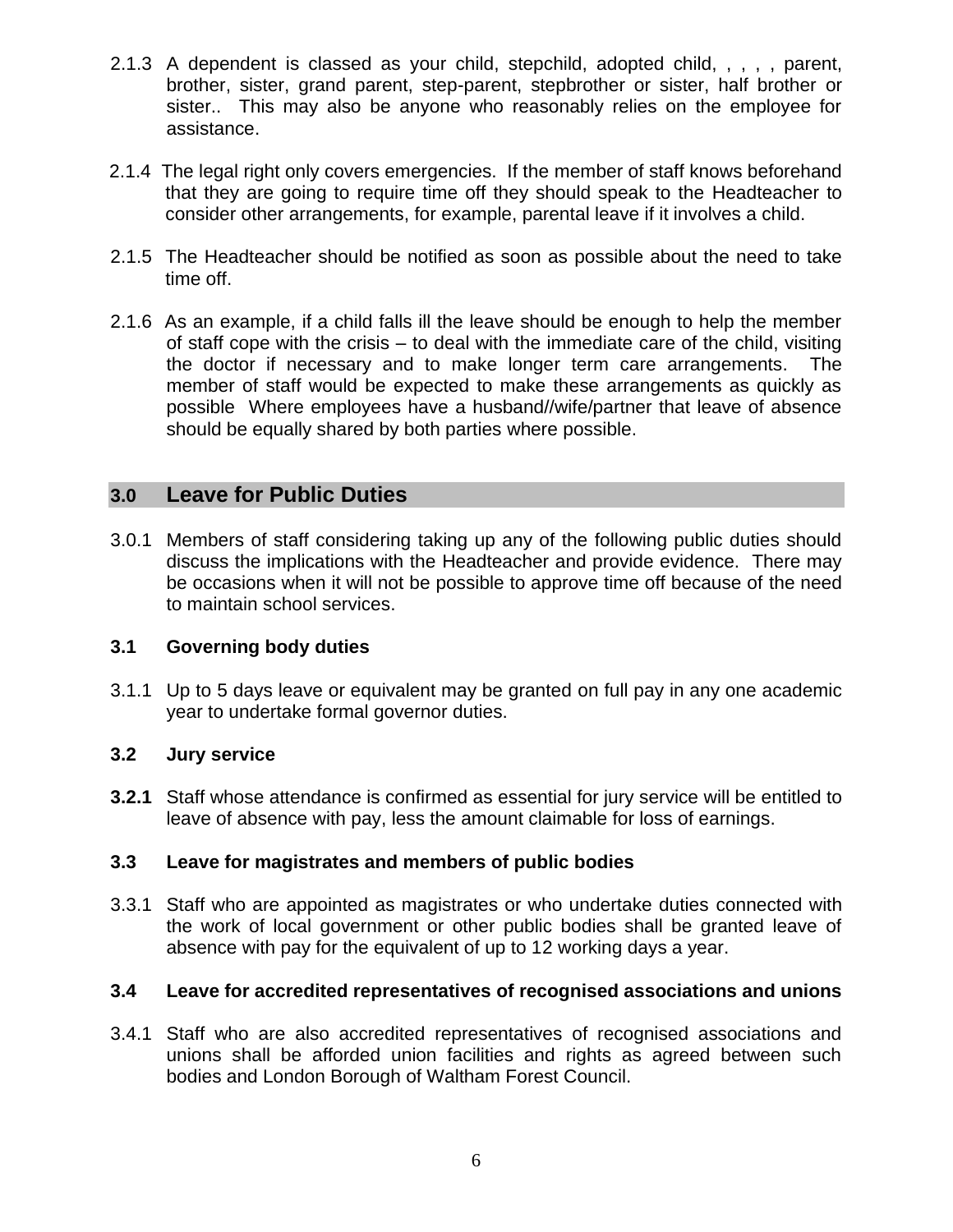#### **3.5 Court proceedings not specifically covered by regulations (i.e. being called as a witness)**

3.5.1 Leave with pay for the necessary period of absence when such absence is unavoidable. Evidence of attendance should be provided.

#### **3.6 Candidate or agent in Local Government Election**

3.6.1 Up to 5 days paid leave will be granted from the date when the candidate's nomination is accepted until the date of election.

#### **4.0 Bereavement**

#### **4.0.1 Death of a member of the immediate family (e.g. spouse/partner, child, parent, brother or sister)**

4.0.2 Up to 3 days paid leave of absence may be granted at the discretion of the Headteacher. It is recognised that further support may be needed, such as counselling, Occupational Health referral or further paid/unpaid leave.

#### **4.1 Illness/death of family/friends other than above (e.g. in-laws, aunt, uncle)**

4.1.1 Up to 1 days paid leave of absence will be granted at the discretion of the Headteacher. If the travel for the funeral is over 4 hours then up to 3 days' paid leave can be granted.

#### 4.2 Parental bereavement leave

The council recognizes losing a child is one of the most devastating and traumatic experiences a parent can face. The UK government has enshrined the parental bereavement law from April 2020. However, the council proposes to bring this statutory entitlement forward with immediate effect.

Parents and primary carers, will be entitled to 2 weeks leave at full pay if they lose a child under the age of 18, or suffer a stillbirth from 24 weeks of pregnancy. Parents will be entitled to this leave irrespective of length of service and the entitlement applies in respect of each child.

#### **5.0 Other Leave**

#### **5.1 Job Interviews**

5.1.1 Where agreed in writing with the Headteacher, leave of absence will be given as appropriate for external interviews. Normally one day paid leave would be granted for an interview.

#### **5.2 Religious festivals**